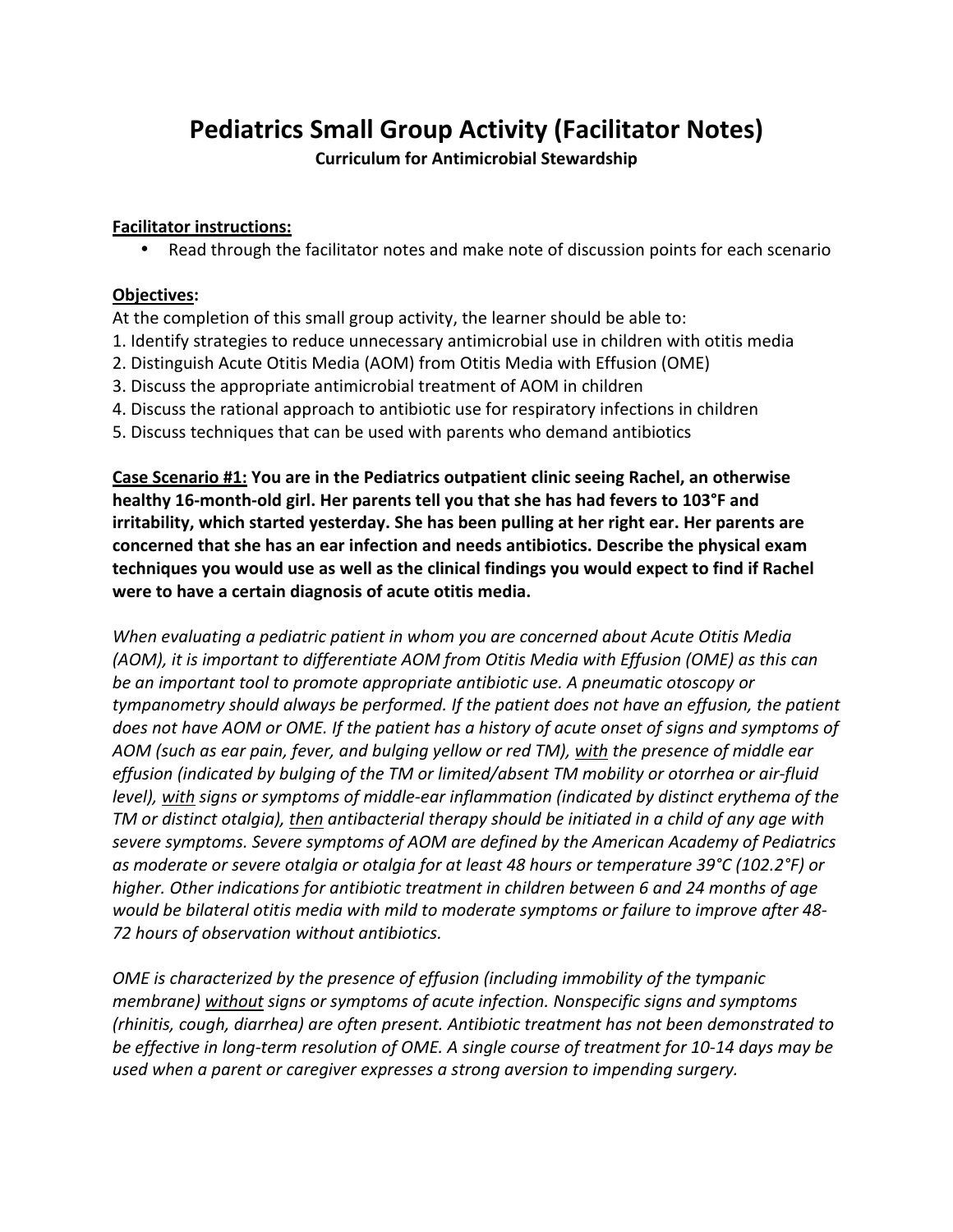**Case Scenario #2:** You are in the Pediatrics outpatient clinic seeing Ella, an otherwise healthy 5-year-old girl. Her mother tells you that she had a sudden onset of fevers up to 100.8°F and rhinorrhea 2 days. Ella started complaining that her left ear was hurting 2 days ago as well. Her mother has heard about antibiotic-resistant bacteria on the news and tells you that she only wants her daughter to take antibiotics if they are absolutely necessary. On exam, you note a bulging, erythematous left tympanic membrane with limited mobility. Under what circumstances would observation be an appropriate treatment strategy in patients with acute **otitis media?**

This patient has a certain diagnosis of AOM (She has a rapid onset of symptoms, signs of middle ear effusion, and signs/symptoms of middle ear inflammation). The management should include an assessment of pain. If pain is present, the clinician should recommend treatment to reduce pain. With regard to antibacterial therapy, an observation approach is appropriate in children *over* the age of 2 years with a diagnosis of AOM and mild to moderate symptoms if follow-up can be ensured and the illness is not severe (see chart below). Nonsevere illness is mild otalgia and fever <39°C in the past 24 hours. Severe illness is moderate to severe otalgia or fever > 39°C. *If* the patient fails to respond to the initial management option within 48-72 hours, clinician must reassess to confirm AOM and exclude other causes of illness. If AOM is confirmed in a patient initially managed with observation, then antibacterial therapy should be initiated. If AOM is confirmed in a patient initially managed with an antibacterial agent, the agent should be changed.

| Age        | Severe Symptoms       | Mild symptoms                                                                              |
|------------|-----------------------|--------------------------------------------------------------------------------------------|
| $6$ mo     | Antibacterial therapy | Antibacterial therapy                                                                      |
| 6 mo -2 yr | Antibacterial therapy | Antibacterial therapy if bilateral ear<br>involvement;<br>Observation option if unilateral |
| $≥ 2$ yr   | Antibacterial therapy | Observation option                                                                         |

**Case Scenario #3: You are in the Pediatrics outpatient clinic seeing Francis, an otherwise** healthy 4-year-old boy. His parents tell you that he has had fevers to 100.4°F, cough, rhinorrhea and several loose stools over the past 2 days. On physical examination, you note bilateral tympanic membrane immobility, but no erythema or air-fluid levels. The remainder of the exam is benign. What is your presumptive diagnosis? What treatment strategy do you **recommend?** 

This patient has otitis media with effusion (OME), which is characterized by the presence of *bilateral middle ear effusions (tympanic membrane immobility)* without signs or symptoms of acute middle ear infection. He also has non-specific signs and symptoms of low-grade fever, *cough, rhinorrhea and diarrhea. Antibiotic treatment has not been demonstrated to be effective*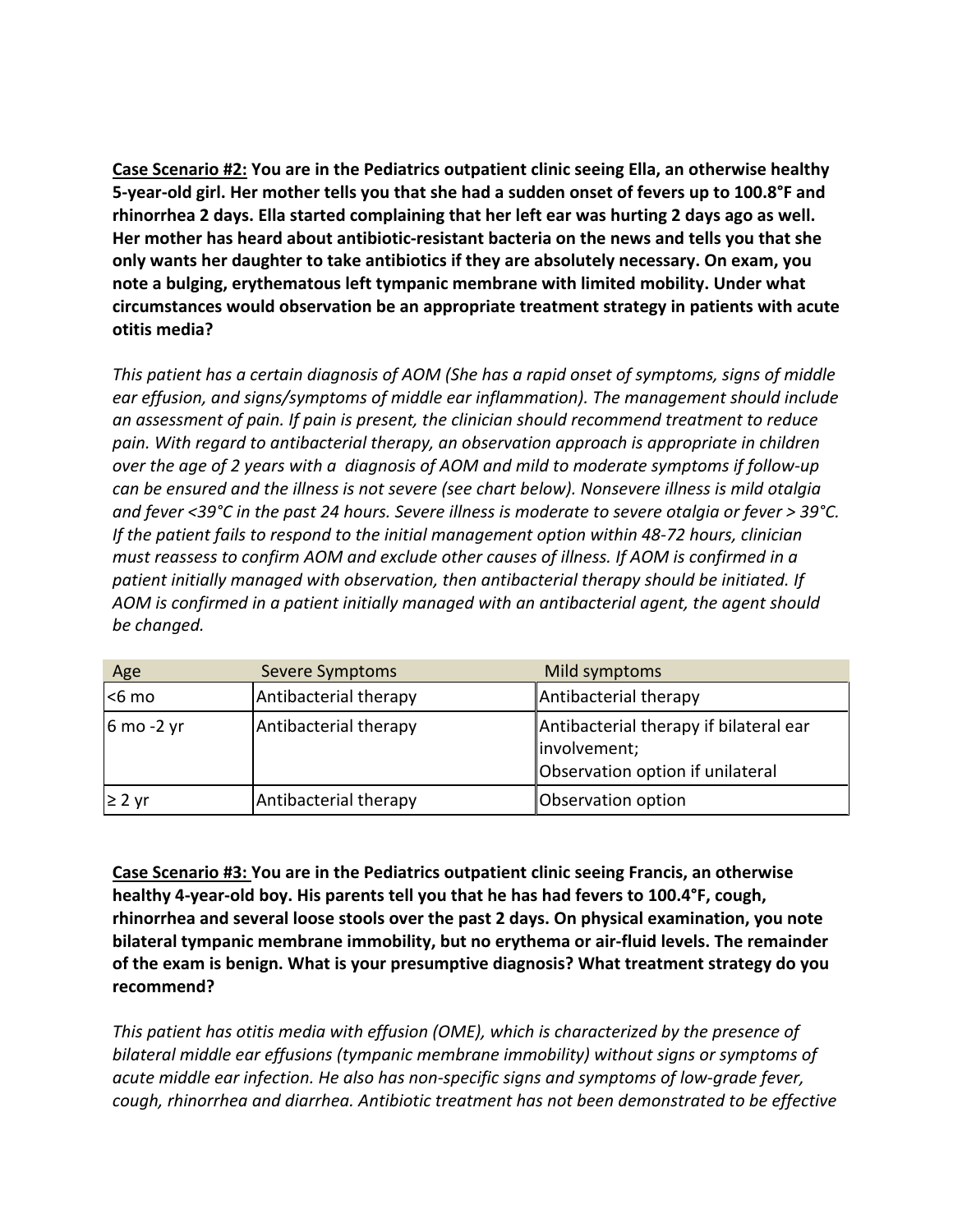*in* long-term resolution of OME. A single course of treatment for 10-14 days may be used when a parent or caregiver expresses a strong aversion to impending surgery.

Avoiding unnecessary treatment of OME would save up to 6-8 million courses of antibiotics each *year.*

Case Scenario #4: You are in the Pediatrics acute care clinic seeing Samuel, a 2-year-old child, who has been coughing over the past seven days. His mother states that he initially had a fever and rhinorrhea, but has not been febrile over the past 4 days. His rhinorrhea is **improved.** She is concerned because he has been ill for a week and is still coughing. The physical examination is benign. Should antibiotics be considered in this patient? What clinical parameters would prompt you to consider antibiotics?

*This* patient has a cough illness/bronchitis. These disease entities are principally caused by viral pathogens and antibiotic treatment is not warranted. Airway inflammation and sputum *production* are non-specific responses and do not imply a bacterial etiology. Antibiotic *treatment of upper respiratory infections does not prevent bacterial complications such as pneumonia.*

- Do not use antibiotics for:
	- $\circ$  *Cough <10-14 days in well-appearing child without physical signs of pneumonia.*
- *Consider antibiotics only for:* 
	- Suspected pneumonia, based on fever with focal exam, infiltrate on chest x-ray, *tachypnea, or toxic appearance.*
	- Prolonged cough (>10-14 days without improvement) may suggest specific *illnesses (e.g. sinusitis)* that warrant antibiotic treatment.
	- $\circ$  **Treatment with a macrolide (erythromycin) may be warranted in the child older** than 5 years when Mycoplasma pneumoniae or pertussis is suspected.

Case Scenario #5: You are in the Pediatrics acute care clinic seeing Samantha, a 6-year-old child with a cough of five days duration. The patient initially had a fever to 102.5<sup>°</sup>F, rhinorrhea, conjunctivitis and diarrhea. These symptoms resolved after 3 days, but her cough has persisted. You suspect that she has had a viral illness, which is resolving; however, her **parents are demanding antibiotics for her cough. What would you say to her parents? What** techniques can you use to counsel parents and patients when they demand antibiotics?

When parents demand antibiotics, the following techniques are often effective: acknowledge *the child's symptoms and discomfort, promote active management with non-pharmacologic* treatments, give a realistic time course for resolution, and explain when the risks of using *antibiotics outweigh the benefits. Share the Centers for Disease Control and Prevention and the* American Academy of Pediatrics materials with parents to help them understand when the risks of antibiotic treatment outweigh the benefits. Materials can be found at: http://www.cdc.gov/getsmart/campaign-materials/brochures.html and http://www.cdc.gov/getsmart/campaign-materials/info-sheets/child-otitismedia.html.